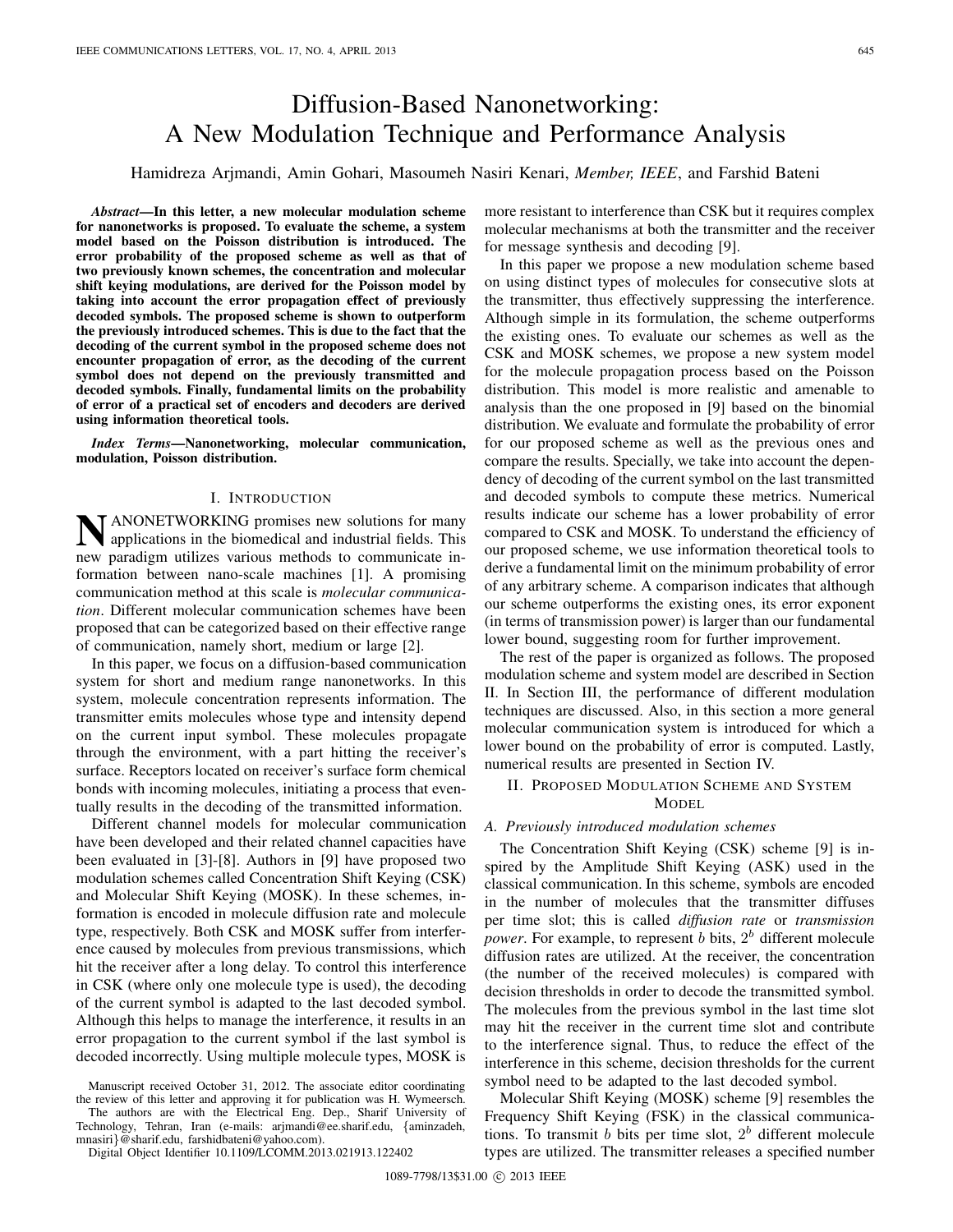of molecules of the type corresponding to the current input symbol. To decode the transmitted signal at a certain time slot, the receiver looks for a unique molecule type whose concentration exceeds a certain threshold  $\tau$ . An error occurs if the concentration of none of the molecule types or more than one molecule type exceeds  $\tau$ . Although interference due to the previous transmission in MOSK is less than that in the CSK, it still exists. Also, using different molecule types complicates the hardware structure at both the transmitter and the receiver, since the number of molecule types increases exponentially with  $b$ .

## *B. Proposed modulation scheme*

Our scheme borrows ideas from CSK and MOSK. Having molecules of types  $A_1$  and  $A_2$ , the transmitter uses type  $A_1$ in odd time slots, and type  $A_2$  in even time slots. The use of two molecule types resembles MOSK but the difference is that the molecule type is not used for signaling. To convey information in each time slot, different diffusion rates are used (similar to CSK). Thus, to match each symbol to  $b$ bits,  $2<sup>b</sup>$  different propagation rates are utilized in each time slot. As the molecule types are different in two subsequent time slots, (i) the previous symbol interference is drastically reduced (ii) the decision threshold of the current symbol is independent of the last decoded symbol. Since the data is not encoded in the molecule types (but in the concentrations), the number of molecule types (and as a result the complexity), does not increase with b. We refer to this scheme as Molecular-Concentration Shift Keying (MCSK).

## *C. A Poisson model for molecular communication*

In this section, we develop a model for a general molecular transmission. Later, we use this model to compare probabilities of error of MOSK, CSK and MCSK. It is assumed that the symbols are transmitted in equal time slots called symbol duration,  $t_s$ . Generally the signal is decoded based on the concentration of molecule types received during a time slot. We assume that in a time slot three sources contribute to the received molecules of a specific type: (i) molecules due to transmission in the current time slot (ii) the residue molecules due to transmission in the last time slot (the residue molecules from two or more earlier time slots are ignored) (iii) the molecules from other sources as the noise of environment. Validity of the assumption of ignoring two and more earlier time slots depends on the symbol duration,  $t_s$ . Let the molecule hitting probabilities in the current, next and two and more earlier time slots be  $P_1, P_2, P_3, \ldots$  respectively  $(P_1 + P_2 + P_3 + \ldots \leq 1)$ . We assume sufficiently large  $t_s$  such that  $P_3, P_4, \cdots$  can be ignored compared with  $P_1$ . We assume inter-molecule collisions have little effect on the molecule's movement.

For each molecule type, the transmitter has a storage. Every storage has an outlet whose size controls how many molecules can exit the storage to be diffused in the environment. The distribution of the number of molecules that exit from the storage in a time slot is expressed as a Poisson. This follows from the fact that the number of molecules in the storage is large and probability of each passing through the outlet is small. We use  $Poisson(X)$  to denote the number of molecules exiting the storage (and diffused in the environment). The parameter  $X$  is called the diffusion rate and is determined by the size of the opening of the outlet. Parameter  $X$  itself is a random variable that is decided by the transmitter based on the message it wishes to transmit.

Assume that the transmitter chooses diffusion rates  $X_1$  and  $X_2$  of a molecule type like A in two consecutive time slots in a modulation scheme. Also, consider an environment noise, independent of the source signal, and following a Poisson distribution with parameter  $\lambda_0$  (see [8] for a Poisson model of the environmental noise). Considering hitting probabilities  $P_1$ and  $P_2$ , and using the thinning property of Poisson and the fact that sum of independent Poisson rv's is itself a Poission, the number of type A molecules received within the current time slot (denoted by  $Y^{(A)}$ ) follows a Poisson distribution with parameter  $\lambda$  where  $\lambda = P_1X_1 + P_2X_2 + \lambda_0$ . This Poisson model has advantages over the binomial model considered in [9]: (i) The Poisson model is more realistic and practical in comparison with the binomial model. For instance, in binomial model the transmitter needs to count the number of molecules that it diffuses in comparison with the Poisson model in which the size of the storage's outlet is controlled (without counting the exact number of molecules passing through the outlet). (ii) The Poisson model is easier to work with analytically because of the nice properties of Poisson (e.g. thinning property, etc.).

### *D. Decoding probabilities for CSK, MOSK and MCSK*

In the CSK scheme, only one type of molecule  $A$  is used in all time slots. So, the decoding is made by comparing the number of received molecules, i.e.  $Y^{(A)}$ , with the thresholds determined based on the last decoded symbol.

In MOSK, as information is encoded in molecule type, if two subsequent symbols are the same, only one molecule type for instance  $A_1$  is received, otherwise two molecule types  $A_1$  from the current symbol and  $A_2$  type from the previous symbol are received. In the former case, the symbol is decoded correctly if the total received molecules in the current time slot, i.e.  $Y^{(A_1)}$ , exceeds the threshold  $\tau$ . In the latter, the decision is made based on  $Y^{(A_1)}$ ,  $Y^{(A_2)}$  and the threshold τ.

In the proposed MCSK scheme, as stated above, 2 different types of molecules in 2 subsequent time slots are used. As the receiver knows the type of the current symbol, it needs only to compare the number of the molecules of this type with the thresholds to decode the current symbol. We now compute the average probabilities of error for CSK, MOSK and MCSK.

As in [9], we only consider the class of simple symbol-bysymbol decoders that are practically appealing. Comparisons are made consistently for decoders in this class with the same transmission powers.

For binary CSK (BCSK) using molecules of type A, if the current input symbol is  $s_c = 0$  and the last transmitted and transmission powers.<br>
For binary CSK (BCSK) using molecules of type A, if the<br>
current input symbol is  $s_c = 0$  and the last transmitted and<br>
decoded symbols are  $s_p$  and  $\hat{s}_p$  respectively, the probability of successful decoding is computed as

$$
P_{\widehat{S}_c|S_c, S_p, \widehat{S}_p}(\widehat{s}_c = 0 | s_c = 0, s_p, \widehat{s}_p) = P(Y^{(A)} < \tau_{\widehat{s}_p}), \quad (1)
$$

 $P_{\hat{S}_c|S_c, S_p, \hat{S}_p}(\hat{s}_c = 0|s_c = 0, s_p, \hat{s}_p) = P(Y^{(A)} < \tau_{\hat{s}_p}),$  (1)<br>where  $\hat{s}_c$  is the decoded current symbol and  $\tau_{\hat{s}_p}$  is the decision  $P_{\widehat{S}_c|S_c, S_p, \widehat{S}_p}(\widehat{s}_c = 0|s_c = 0, s_p, \widehat{s}_p) = P(Y$ <br>where  $\widehat{s}_c$  is the decoded current symbol and  $\tau_{\widehat{s}}$ <br>threshold corresponding to the value of  $\widehat{s}_c$ threshold corresponding to the value of  $\hat{s}_p$ . Note that in where  $\hat{s}_c$  is the decoded current symbol and  $\tau_{\hat{s}_p}$  is the decision threshold corresponding to the value of  $\hat{s}_p$ . Note that in this equation,  $\hat{s}_p$  is not necessarily equal to the previous transmitted symbol, i.e.  $s_p$ . In fact, the decision threshold for the current symbol is determined based on the previous decoded symbol regardless of being decoded correctly or not.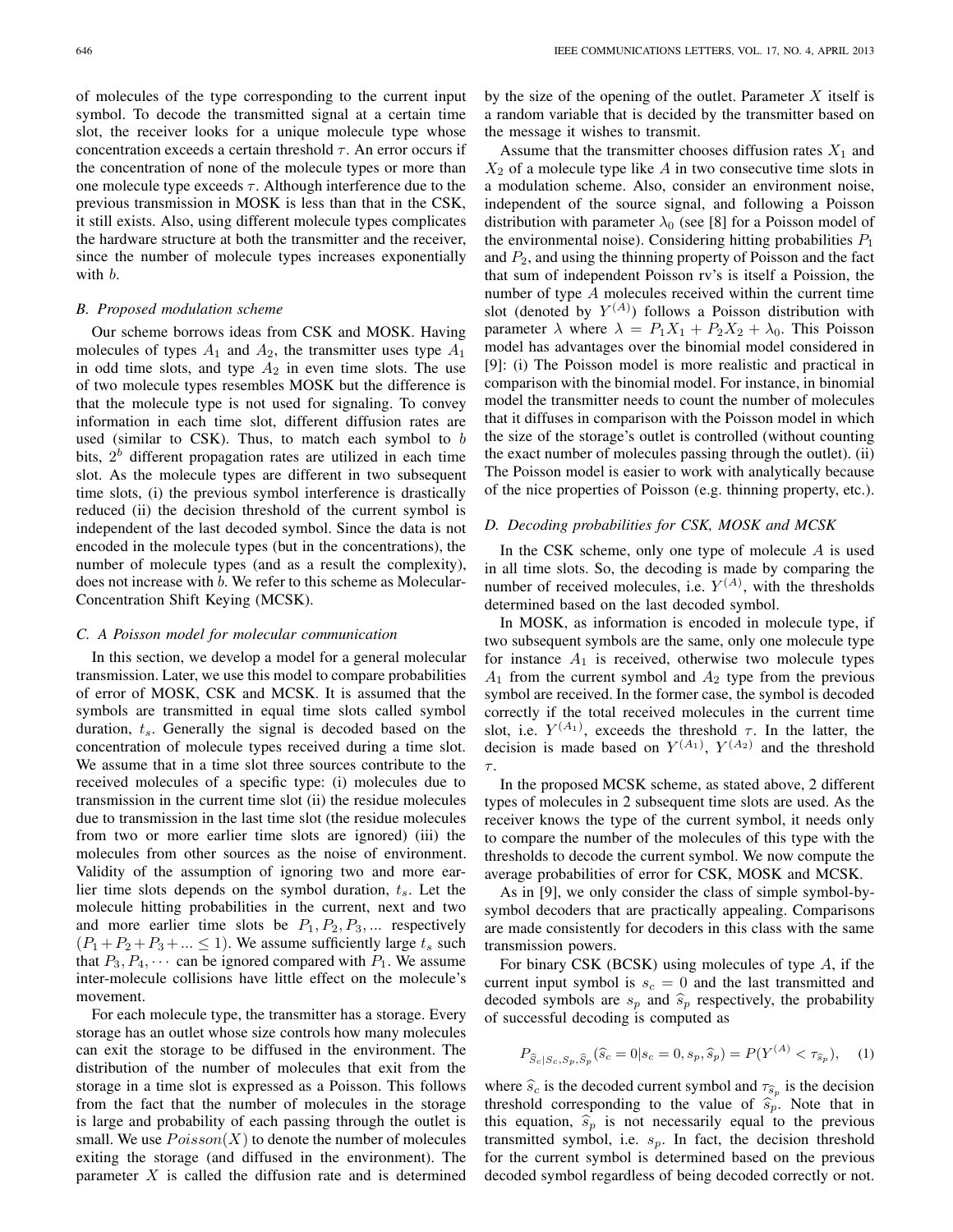For binary MOSK (BMOSK), assume molecules type  $A_1$ and  $A_2$  are sent for 0 and 1, respectively. For the current transmitted symbol of  $s_c = 0$ , probability of successful decoding for  $s_p = 0$  and  $s_p = 1$  are computed as follows:<br>  $P_{\hat{S}_c | S_c, S_n}(\hat{s}_c = 0 | s_c = 0, s_p = 0) = P(Y^{(A_1)} > \tau),$ 

$$
P_{\hat{S}_c|S_c, S_p}(\hat{s}_c = 0 | s_c = 0, s_p = 0) = P(Y^{(A_1)} > \tau),
$$
\n
$$
P_{\hat{S}_c|S_c, S_p}(\hat{s}_c = 0 | s_c = 0, s_p = 1) = P(Y^{(A_1)} > \tau)P(Y^{(A_2)} \le \tau).
$$
\n(2)

For the proposed binary MCSK (BMCSK), if the molecules of type A is used in the current slot, the probability of successful decoding can be computed as follows:

$$
P_{\widehat{S}_c|S_c}(\widehat{s}_c = 0|s_c = 0) = P(Y^{(A)} < \tau).
$$
 (3)

These probabilities for the case  $S_c = 1$  and also quaternary and higher modulation levels can be calculated similarly.

## III. PERFORMANCE ANALYSIS

## *A. Probability of error*

Let  $E = \mathbf{1} \{ \hat{S}_c \neq S_c \}$  be the error event. For BCSK, the average probability of error is equal to  $P_e = 0.5P(E|S_c =$  $0) + 0.5P(E|S<sub>c</sub> = 1)$ . As the decoding of the current symbol is dependent on both the last transmitted and decoded symbols in BCSK, we have:

in BCSK, we have:  
\n
$$
P(E|S_c = 0) = \sum_{s_p, \hat{s}_p} P_{S_p, \hat{S}_p|S_c}(s_p, \hat{s}_p|S_c = 0) P(E|S_c = 0, s_p, \hat{s}_p)
$$
\n
$$
= \sum_{s_p, \hat{s}_p} P_{S_p}(s_p) P_{\hat{S}_p|S_p}(\hat{s}_p|s_p) P(E|S_c = 0, s_p, \hat{s}_p),
$$
\n
$$
P(E|S_c = 1) = \sum_{s_p, \hat{s}_p} P_{S_p, \hat{S}_p|S_c}(s_p, \hat{s}_p|S_c = 1) P(E|S_c = 1, s_p, \hat{s}_p)
$$
\n
$$
= \sum_{s_p, \hat{s}_p} P_{S_p}(s_p) P_{\hat{S}_p|S_p}(\hat{s}_p|s_p) P(E|S_c = 1, s_p, \hat{s}_p).
$$
\n(4)

 $=\sum_{s_p,\hat{s}_p} F_{S_p}(s_p) F_{\hat{S}_p|S_p}(s_p|s_p) F(E|S_c=1, s_p, s_p).$ <br>
When  $\hat{s}_p \neq s_p$ ,  $P_{\hat{S}_p|S_p}(\hat{s}_p|s_p)$  is the probability that the previous symbol  $s_p$  is falsely decoded to  $\hat{s}_p$  and can be When  $\hat{s}_p \neq s_p$ ,  $P_{\hat{S}_p|S_p}(\hat{s}_p|s_p)$  is the probability<br>previous symbol  $s_p$  is falsely decoded to  $\hat{s}_p$  and<br>substituted by  $P(E|s_p)$ . So when  $\hat{s}_p = s_p$ ,  $P_{\hat{S}_p|S_p}(\hat{s}_p)$ <br>be squal to 1  $P(E|s_p)$ . Therefore,  $P(E$ substituted by  $P(E|s_p)$ . So when  $\widehat{s}_p = s_p$ ,  $P_{\widehat{S}_p}|s_p(\widehat{s}_p|s_p)$  will be equal to  $1 - P(E|s_p)$ . Therefore,  $P(E|0)$  and  $P(E|1)$  can be computed recursively from (4) which is a system of linear equations. For quaternary CSK (QCSK) and higher levels, the probability of error can be computed similarly.

For the MOSK, the decoding of the current symbol is inequations. For quaternary CSK (QCSK) and higher levels, the probability of error can be computed similarly.<br>For the MOSK, the decoding of the current symbol is in-<br>dependent of the previous decoded symbol, i.e.  $\hat{s}_p$ . T

$$
P_e = \sum_{s_c, s_p} P(E|s_c, s_p) P_{S_c}(s_c) P_{S_p}(s_p).
$$
 (5)

For the proposed MCSK, since the decoding of the current symbol is independent of both the transmitted and previous decoded symbols,  $P_e$  is computed as follows

$$
P_e = \sum_{s_c} P_{S_c}(s_c) P(E|s_c). \tag{6}
$$

## *B. Lower bound on probability of error*

In order to evaluate the modulation schemes considered above, we examine a general molecular communication system with two molecule types  $A_1$  and  $A_2$  and a memory of only one symbol at the decoder (since we are considering the class of simple and practical symbol-by-symbol decoders only). Let  $B_i, 1 \le i \le k$  be the *i*<sup>th</sup> input symbol (assumed<br>to be i.i.d. and uniform ry's over a set  $B$ ). The encoder to be i.i.d. and uniform rv's over a set  $\beta$ ). The encoder uses  $B_1, B_2, ..., B_i$  to determine the diffusion rates  $X_i^{(1)}$  and

 $X_j^{(2)}$  of molecules of type  $A_1$  and  $A_2$  respectively at the  $i^{th}$  time slot. Thus the actual number of molecules that are diffused would follow independent Poisson distributions with parameters  $X_i^{(j)}$ ,  $j = 1, 2$ . Using the thinning property of poisson the distribution of the numbers of molecules of type Poisson, the distribution of the numbers of molecules of type  $A_j$ ,  $j = 1, 2$ , received at the receiver in the *i*<sup>th</sup> time slot<br>is  $V^{(j)}$  to  $P^{(j)}$  the  $V^{(j)}$  the  $V^{(j)}$  the *n*  $P$ <sub>1</sub>  $P$ <sub>1</sub> is  $Y_i^{(j)} \sim Poisson(P_1 X_i^{(j)} + P_2 X_{i-1}^{(j)} + \lambda_0)$ , where  $P_1, P_2$ <br>and  $\lambda_0$  are defined in section ILC. The current input symbol is and  $\lambda_0$  are defined in section II-C. The current input symbol is  $A_j$ ,  $j = 1, 2$ , received at the receiver in t<br>is  $Y_i^{(j)} \sim Poisson(P_1 X_i^{(j)} + P_2 X_{i-1}^{(j)} + \lambda_0$ <br>and  $\lambda_0$  are defined in section II-C. The currence<br>decoded as  $\hat{B}_i$  based on the  $Y_i^{(1)}, Y_i^{(2)}$  and  $\hat{B}$ *i* based on the  $Y_i^{(1)}, Y_i^{(2)}$  and  $\widehat{B}_{i-1}$  (the previous decoded symbol). The average probability of error is:

$$
P_e = \frac{1}{k} \sum_{i=1}^{k} P(\hat{B}_i \neq B_i).
$$
 (7)

Using the following lemma, a lower bound on  $P_e$  is derived. Using the following<br>**Lemma 1.**  $I(B_i, \tilde{B})$ **Lemma 1.**  $I(B_i, B_i)$  is bounded from above as follows:

$$
I(B_i; \hat{B}_i) \le I(Y_i^{(1)}; X_i^{(1)} | X_{i-1}^{(1)}) + I(Y_i^{(2)}; X_i^{(2)} | X_{i-1}^{(2)}).
$$
 (8)

*Proof:* The following chain of inequalities proves (8).

$$
I(B_i; \hat{B}_i) \leq^a I(B_i; B_{i-1}, \hat{B}_{i-1}, Y_i^{(1)}, Y_i^{(2)}) \qquad (9)
$$
\n
$$
\leq I(B_i; B_{i-1}, \hat{B}_{i-1}, Y_i^{(1)}, Y_i^{(2)}, X_{i-1}^{(1)}, X_{i-1}^{(2)})
$$
\n
$$
=^b I(B_i; B_{i-1}, Y_i^{(1)}, Y_i^{(2)}, X_{i-1}^{(1)}, X_{i-1}^{(2)})
$$
\n
$$
=^c I(B_i; Y_i^{(1)}, Y_i^{(2)} | B_{i-1}, X_{i-1}^{(1)}, X_{i-1}^{(2)})
$$
\n
$$
\leq I(X_i^{(1)}, X_i^{(2)}, B_i; Y_i^{(1)}, Y_i^{(2)} | B_{i-1}, X_{i-1}^{(1)}, X_{i-1}^{(2)})
$$
\n
$$
\leq I(X_i^{(1)}, X_i^{(2)}, B_i, B_{i-1}; Y_i^{(1)}, Y_i^{(2)} | X_{i-1}^{(1)}, X_{i-1}^{(2)})
$$
\n
$$
= I(X_i^{(1)}, X_i^{(2)}; Y_i^{(1)}, Y_i^{(2)} | X_{i-1}^{(1)}, X_{i-1}^{(2)})
$$
\n
$$
+ I(B_i, B_{i-1}; Y_i^{(1)}, Y_i^{(2)} | X_{i-1}^{(1)}, X_{i-1}^{(2)})
$$
\n
$$
=^d I(X_i^{(1)}, X_i^{(2)}; Y_i^{(1)}, Y_i^{(2)} | X_{i-1}^{(1)}, X_{i-1}^{(2)})
$$
\n
$$
= H(Y_i^{(1)}, Y_i^{(2)} | X_{i-1}^{(1)}, X_{i-1}^{(2)})
$$
\n
$$
- H(Y_i^{(1)}, Y_i^{(2)} | X_{i-1}^{(1)}, X_{i-1}^{(2)}, X_i^{(1)}, X_i^{(2)})
$$
\n
$$
\leq H(Y_i^{(1)} | X_i^{(1)}, X_i^{(2)}) + H(Y_i^{(2)} | X_{i-1}^{(2)}, X_i^{(2)})
$$
\n
$$
- H(Y_i^{(1)} | X_{i-1}^{(1)}, X_{i-1}^{(1)}) + H(Y_i^{(2)} | X_{i-1}^{(2)}, X_i^{(2)})
$$
\n

B- $= I(Y_i^{(1)}; X_i^{(1)} | X_{i-1}^{(1)}) + I(Y_i^{(2)}; X_i^{(2)} | X_{i-1}^{(2)})$ .<br>
Inequality (a) holds because  $\hat{B}_i$  is function of  $\hat{B}_{i-1}, Y_i^{(1)}, Y_i^{(2)}$ ; (b) holds as  $\hat{B}_{i-1}$  does not provide further information about  $B_i$  conditioned on  $X_{i-1}^{(1)}, X_{i-1}^{(2)}, B_{i-1}$ . Equality (c) holds because  $B_i$  is independent of previous message bits. (d) holds because of the Markov chain  $(B_i, B_{i-1}) - X_i^{(1)} X_i^{(2)} X_{i-1}^{(1)} X_i^{(2)} - Y_i^{(1)} Y_i^{(2)}$ .<br>Ising the well-known technique of taking a Using the well-known technique of taking a random index Q uniformly distributed on  $\{1, 2, \dots, k\}$  and independent of previously defined rv's, one can show  $P_e = P(B_Q \neq B_Q)$ , and the statement of lemma 1 for random index Q instead of

fixed index *i*. Considering constraints  $0 \le X_Q^{(j)} \le r_{max}$  and  $\mathbb{E}[X_Q^{(j)}] \le r_{av}$  using the upper bounds on the discrete Poisson<br>channels derived in [11] if  $r = \sqrt{r} = (1/3, 1]$  we have: channels derived in [11] if  $r_{av}/r_{max} \in [1/3, 1]$  we have:

$$
I(X_Q^{(j)}; Y_i^{(j)} | X_{Q-1}^{(j)}) \le \frac{1}{2} \log_2 P_1 r_{max} + \frac{1}{2} \log_2 \frac{\pi e}{2} + O_{P_1 r_{max}}(1),\tag{10}
$$

and if  $r_{av}/r_{max} \in (0, 1/3)$ 

$$
I(X_Q^{(j)}; Y_i^{(j)} | X_{Q-1}^{(j)})
$$
  
\n
$$
\leq 0.5 \log_2 P_1 r_{max} - (1 - \frac{r_{av}}{r_{max}})\mu - 0.5 \log_2 2\pi e
$$
\n(11)